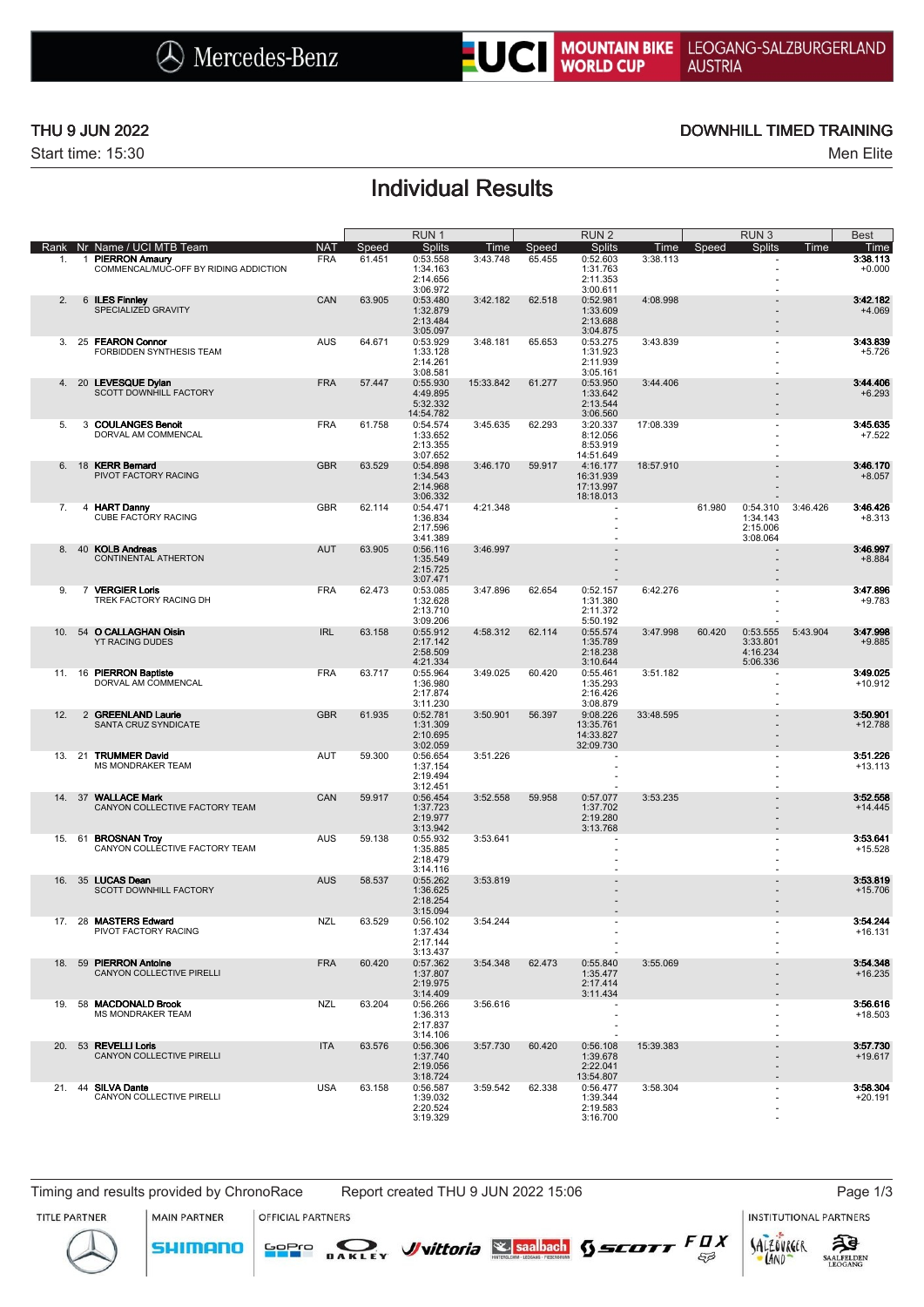

Start time: 15:30 Men Elite

### THU 9 JUN 2022 **DOWNHILL TIMED TRAINING**

# Individual Results

|     |                                    |                                                            |                          |                 | RUN <sub>1</sub>                                         |                  |                 | RUN <sub>2</sub>                                            |                  | RUN <sub>3</sub>         | <b>Best</b>                           |
|-----|------------------------------------|------------------------------------------------------------|--------------------------|-----------------|----------------------------------------------------------|------------------|-----------------|-------------------------------------------------------------|------------------|--------------------------|---------------------------------------|
|     | 22. 57 MASTERS Wyn                 | Rank Nr Name / UCI MTB Team<br><b>GT FACTORY RACING</b>    | <b>NAT</b><br><b>NZL</b> | Speed<br>60.589 | <b>Splits</b><br>0:58.810<br>1:43.330<br>2:24.599        | Time<br>4:05.160 | Speed<br>63.204 | <b>Splits</b><br>0:59.098<br>1:41.856<br>2:22.543           | Time<br>3:59.221 | <b>Splits</b><br>Speed   | Time<br>Time<br>3:59.221<br>$+21.108$ |
| 23. | 32 VIEIRA Roger<br><b>BRAZIL</b>   |                                                            | <b>BRA</b>               | 61.277          | 3:24.357<br>0:57.279<br>1:41.033<br>2:23.158<br>3:19.044 | 3:59.793         | 60.931          | 3:20.051<br>0:56.416<br>11:43.400<br>12:25.631<br>20:26.096 | 21:05.527        |                          | 3:59.793<br>$+21.680$                 |
| 24. | 60 CRAIK Ethan                     | <b>GT FACTORY RACING</b>                                   | <b>GBR</b>               | 56.992          | 0:56.354<br>1:37.385<br>2:19.713<br>12:04.463            | 12:44.708        | 59.300          | 0:56.140<br>1:36.116<br>2:18.054<br>3:13.933                | 4:00.626         | ٠                        | 4:00.626<br>$+22.513$                 |
| 25. | <b>FRANCE</b>                      | 41 CHAPELET Simon                                          | <b>FRA</b>               | 61.103          | 0:57.276<br>1:40.843<br>2:21.643<br>3:20.757             | 4:01.087         | 62.114          | 0:57.574<br>1:41.777<br>2:22.542<br>8:10.691                | 10:14.525        | $\overline{\phantom{0}}$ | 4:01.087<br>$+22.974$                 |
| 26. |                                    | 29 DOOLEY Austin<br>COMMENCAL NORTH AMERICA                | <b>USA</b>               | 62.836          | 0:57.906<br>1:40.758<br>2:21.926<br>3:21.183             | 4:01.365         |                 | ٠                                                           |                  | ٠                        | 4:01.365<br>$+23.252$                 |
|     | 27. 11 SHAW Luca                   | CANYON COLLECTIVE FACTORY TEAM                             | <b>USA</b>               | 60.589          | 0:57.156<br>1:38.636<br>2:20.800<br>3:21.859             | 4:01.853         | 61.935          | 0:55.939<br>1:36.525<br>2:17.849<br>3:27.130                | 4:06.324         |                          | 4:01.853<br>$+23.740$                 |
| 28. |                                    | 43 PHILOGENE Christopher<br>SOUTH AFRICA                   | <b>RSA</b>               | 61.451          | 0:58.764<br>1:41.225<br>2:24.170<br>3:22.088             | 4:03.168         |                 | ÷                                                           |                  | ä,                       | 4:03.168<br>$+25.055$                 |
| 29. | 51 BLAIR Lachlan                   | <b>GREAT BRITAIN</b>                                       | <b>GBR</b>               | 58.816          | 0:59.132<br>1:47.644<br>2:32.288<br>3:32.370             | 4:14.162         | 60.802          | 0:59.093<br>1:41.866<br>2:24.429<br>3:21.808                | 4:03.196         |                          | 4:03.196<br>$+25.083$                 |
| 30. | 49 CRUZ Lucas                      | NORCO FACTORY TEAM                                         | CAN                      | 61.935          | 0:57.753<br>1:44.745<br>2:26.749<br>3:24.636             | 4:04.329         |                 | ×                                                           |                  | ٠                        | 4:04.329<br>$+26.216$                 |
|     | 31. 10 MINNAAR Greg                | SANTA CRUZ SYNDICATE                                       | <b>RSA</b>               | 61.103          | 0:56.615<br>1:38.080<br>2:19.400<br>3:27.263             | 4:09.535         | 55.995          | 0:54.678<br>11:26.268<br>12:10.725<br>20:07.081             | 21:50.184        |                          | 4:09.535<br>$+31.422$                 |
| 32. |                                    | 14 MEIER-SMITH Luke<br>PROPAIN FACTORY RACING              | AUS                      | 61.103          | 0:55.314<br>1:35.091<br>2:15.290<br>8:00.591             | 8:41.308         | 64.526          | 0:54.340<br>1:33.813<br>2:13.294<br>4:08.883                | 4:47.366         |                          | 4:47.366<br>$+1:09.253$               |
| 33. |                                    | 22 NORTON Dakotah<br><b>INTENSE FACTORY RACING</b>         | <b>USA</b>               | 63.717          | 0:55.570<br>3:08.156<br>3:50.441<br>4:46.551             | 5:24.877         | 61.277          | 1:03.932<br>9:43.600<br>10:28.627<br>31:51.303              | 33:42.653        |                          | 5:24.877<br>$+1:46.764$               |
| 34. |                                    | 15 HATTON Charlie<br>CONTINENTAL ATHERTON                  | <b>GBR</b>               | 57.754          | 0:54.587<br>1:34.169<br>2:15.352<br>4:48.286             | 5:25.007         |                 | ä,                                                          |                  | ٠                        | 5:25.007<br>$+1:46.894$               |
|     |                                    | 35. 27 FRIXTALON Hugo<br>COMMENCAL / 100%                  | <b>FRA</b>               | 60.083          | 0:56.371<br>1:35.964<br>2:18.171<br>5:05.668             | 5:45.271         | 55.420          | 0:55.872<br>8:49.711<br>9:32.258<br>35:19.965               | 36:00.780        |                          | 5:45.271<br>$+2:07.158$               |
| 36. | 52 GWIN Aaron                      | INTENSE FACTORY RACING                                     | <b>USA</b>               | 61.582          | 0:55.409<br>1:35.800<br>2:16.768<br>4:51.151             | 5:58.728         |                 | ٠<br>÷,                                                     |                  |                          | 5:58.728<br>$+2:20.615$               |
|     | 37. 17 VIDAL Antoine               | <b>COMMENCAL LES ORRES</b>                                 | <b>FRA</b>               | 66.410          | 0:56.935<br>2:25.337<br>3:05.708<br>4:56.384             | 6:25.527         | 59.138          | 1:33.513<br>4:33.283<br>5:14.658<br>6:13.166                | 7:26.094         |                          | 6:25.527<br>$+2:47.414$               |
|     | 38. 45 ZWAR Oliver<br><b>UNION</b> |                                                            | <b>SWE</b>               | 60.759          | 0:57.519<br>1:38.414<br>2:19.507<br>5:31.836             | 6:28.842         |                 |                                                             |                  |                          | 6:28.842<br>+2:50.729                 |
| 39. |                                    | 34 ESTAQUE Thomas<br>COMMENCAL / 100%                      | <b>FRA</b>               | 61.103          | 0:55.740<br>1:37.416<br>2:19.291<br>3:11.932             | 7:01.195         | 60.931          | 0:56.536<br>4:19.364<br>6:22.579<br>10:18.348               | 11:00.116        |                          | 7:01.195<br>$+3:23.082$               |
| 40. |                                    | 5 WALKER Matt<br>MADISON SARACEN FACTORY TEAM              | <b>GBR</b>               | 62.114          | 0:54.417<br>1:35.124<br>2:17.026<br>6:36.214             | 7:15.076         | 64.671          | 0:53.576<br>1:32.748<br>2:12.974<br>19:54.912               | 20:56.058        |                          | 7:15.076<br>$+3:36.963$               |
| 41. |                                    | 8 DAPRELA Thibaut<br>COMMENCAL/MUC-OFF BY RIDING ADDICTION | <b>FRA</b>               | 63.020          | 0:54.658<br>6:02.514<br>6:42.408<br>8:42.217             | 9:22.090         | 59.463          | 1:43.542<br>2:40.199<br>3:26.054<br>6:54.659                | 7:32.361         |                          | 7:32.361<br>$+3:54.248$               |
|     |                                    | 42. 24 EDWARDS Kade<br>TREK FACTORY RACING DH              | <b>GBR</b>               | 61.103          | 5:35.665<br>12:47.466<br>13:28.736<br>16:34.880          | 17:13.894        | 61.103          | 3:36.721<br>4:42.619<br>5:24.873<br>7:23.686                | 8:03.625         |                          | 8:03.625<br>$+4:25.512$               |

Timing and results provided by ChronoRace Report created THU 9 JUN 2022 15:06 Page 2/3

**MAIN PARTNER** 

**SHIMANO** 

OFFICIAL PARTNERS

SOPIO DAKLEY Vittoria & saabach SSCOTT FUX

**INSTITUTIONAL PARTNERS** 

SALZOVREER

LAND

 $53$ 





**SAALFELDEN**